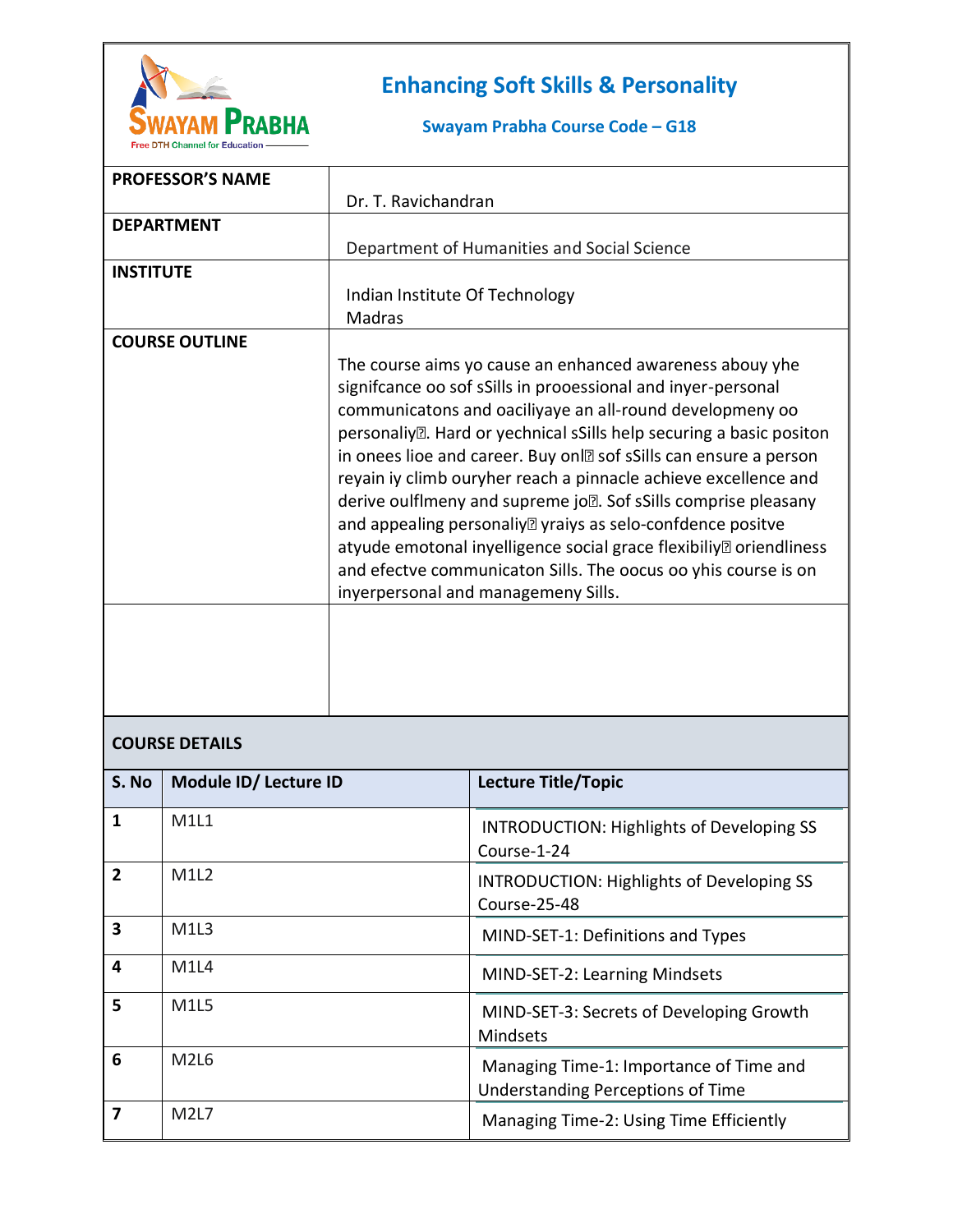| 8  | M <sub>2L</sub> 8 | Handling Delay-1: Understanding<br>Procrastination        |
|----|-------------------|-----------------------------------------------------------|
| 9  | M2L9              | Handling Delay-2: Overcoming Procrastination              |
| 10 | M2L10             | Assertiveness-1: Don't Say "Yes" to Make<br>Others Happy! |
| 11 | M3L11             | Assertiveness -2                                          |
| 12 | M3L12             | Assertiveness -3                                          |
| 13 | M3L13             | <b>Managing Negative Emotions</b>                         |
| 14 | M3L14             | <b>Channelizing Positive Emotions-1</b>                   |
| 15 | M3L15             | <b>Channelizing Positive Emotions-2</b>                   |
| 16 | M4L16             | People Skills-1-What Makes Others Dislike You             |
| 17 | M4L17             | People Skills-2-What Makes Others Like You-1              |
| 18 | M4L18             | People Skills-3: What Makes Others Like You-2             |
| 19 | M4L19             | People Skills-4-Being Attractive-1                        |
| 20 | M4L20             | People Skills-5-Being Attractive-2                        |
| 21 | M5L21             | English Skills: 1-Common Errors-1                         |
| 22 | M5L22             | English Skills-2: Common Errors-2                         |
| 23 | M5L23             | English Skills-3: Common Errors-3                         |
| 24 | M5L24             | English Skills-4: Common Errors-4                         |
| 25 | M5L25             | English Skills-5: Common Errors-5                         |
| 26 | M6L26             | Significance of Humour in Communication-1                 |
| 27 | M6L27             | Humour in the Workplace                                   |
| 28 | M6L28             | Function of Humour in the Workplace                       |
| 29 | M6L29             | Money and Personality                                     |
| 30 | M6L30             | <b>Managing Money</b>                                     |
| 31 | M7L31             | <b>Health and Personality</b>                             |
| 32 | M7L32             | Managing Health-1 Importance of Exercise                  |
| 33 | M7L33             | Managing Health-2 Diet and Sleep                          |
| 34 | M7L34             | Love and Personality                                      |